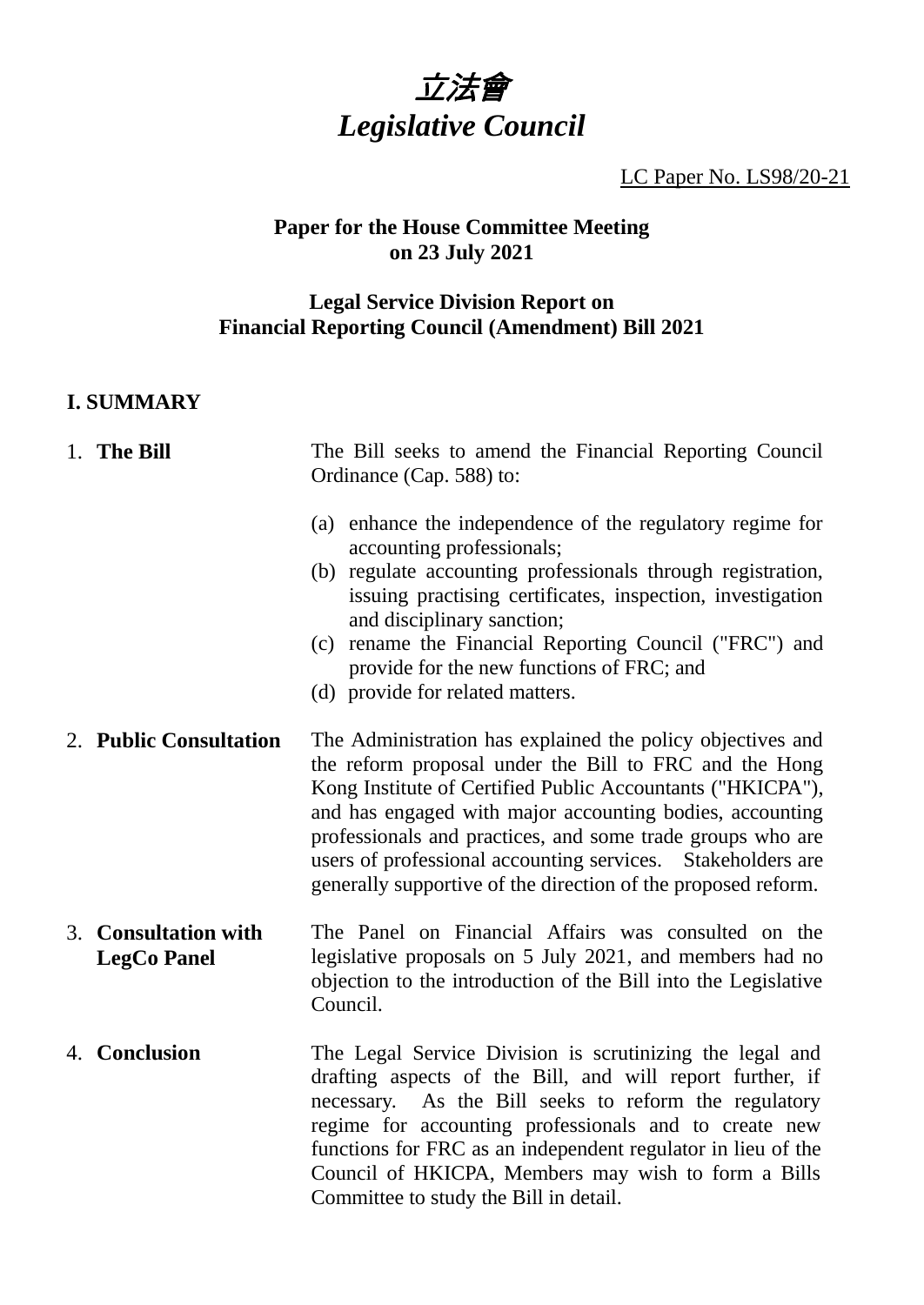## **II. REPORT**

The date of First Reading of the Bill is 21 July 2021. Members may refer to the Legislative Council ("LegCo") Brief (File Ref: ACCT/2/1/2C) issued by the Financial Services and the Treasury Bureau on 14 July 2021 for further details.

## **Object of the Bill**

2. The Bill seeks to amend the Financial Reporting Council Ordinance (Cap. 588) to:

- (a) enhance the independence of the regulatory regime for accounting professionals;
- (b) regulate accounting professionals through registration, issuing practising certificates, inspection, investigation and disciplinary sanction;
- (c) rename the Financial Reporting Council ("FRC") and provide for the new functions of FRC; and
- (d) provide for related matters.

### **Background**

3. At present, Cap. 588 provides for, among others, FRC's function as an independent oversight body for registered and recognized PIE-auditors<sup>1</sup> and the regulatory regime of these auditors. The Bill seeks to, among others, extend FRC's regulatory functions to cover all certified public accountants ("CPAs") by transferring certain regulatory powers currently exercised by the Council of the Hong Kong Institute of Certified Public Accountants ("HKICPA Council") in respect of accounting professionals under the Professional Accountants Ordinance (Cap. 50) to FRC. According to paragraph 7 of the LegCo Brief, the proposed arrangement would align the regulatory regime of the accounting profession in Hong Kong with international standard and practice. The key proposed amendments are summarized in the ensuing paragraphs.

 $\mathbf 1$ According to sections 3 and 3A of Cap. 588 and section 2(1) of Cap. 50, a registered PIE-auditor is, in gist, a local CPA (practising), a firm of CPAs (practising) or a corporate practice registered under Cap. 588 as an auditor of any public interest entity ("PIE"), i.e. a listed corporation the listed securities of which comprise at least shares or stocks or a collective investment scheme that is or was listed. According to sections 20ZE, 20ZF and 20ZT of Cap. 588, a recognized PIE auditor is, in gist, an overseas or Mainland auditor recognized by FRC for carrying out a PIE engagement (such as the preparation of an auditor's report in relation to the annual accounts required to be prepared under the Listing Rules) for an overseas entity or a Mainland corporation listed in Hong Kong.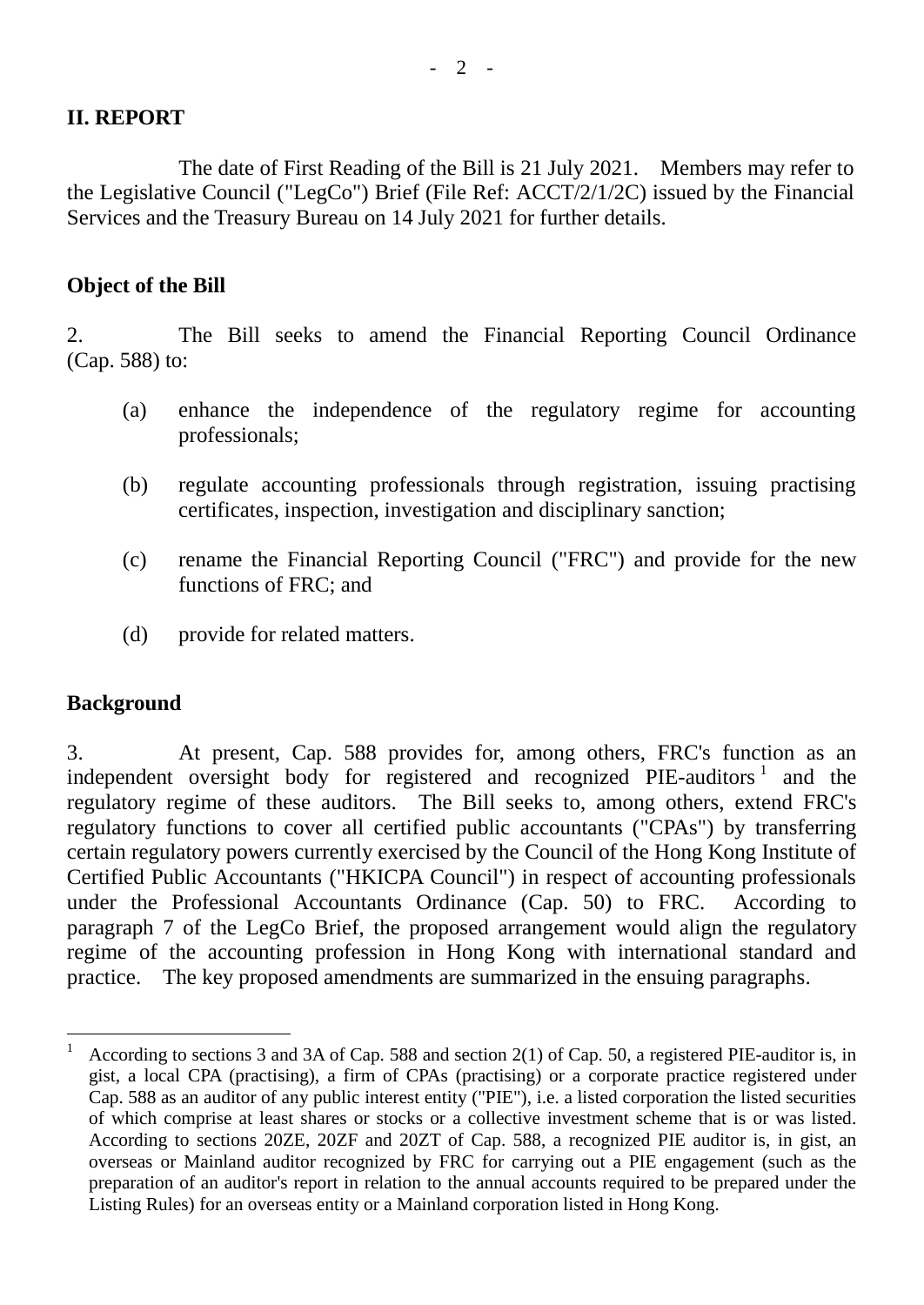## **Provisions of the Bill**

## Expansion of FRC's regulatory functions under Cap. 588

## *Registration and issuance of practising certificates to CPAs*

4. At present, Cap. 50 provides for, among others, the functions of the HKICPA Council in respect of a CPA's application for a practising certificate, and the registration of a CPA, a firm of CPAs (practising) ("CPA firm") and a corporate practice. Clause 19 of the Bill seeks to add a new Part 2A to Cap. 588 to provide for, among others, certain new functions of FRC (which is proposed to be renamed as the "Accounting and Financial Reporting Council" ("AFRC") under clause 10 of the Bill) including:

- (a) issuing practising certificates to CPAs and registration of CPA firms and corporate practices under the proposed new sections 20AAB, 20AAD, 20AAT and 20AAZN of Cap. 588; and
- (b) establishing and maintaining a register of the practice units, i.e. CPAs (practising), CPA firms and corporate practices, under the proposed new section 20AAZZI of Cap. 588.

5. The proposed new Part 2A of Cap. 588 would also provide for the relevant offences, including pretending to be a CPA (practising) or signing audit reports without a valid practising certificate, which would be punishable by a fine at level 4 (\$25,000) and imprisonment for 12 months (see the proposed new sections 20AAZZL and 20AAZZM of Cap. 588).

## *Inspection, investigation, disciplinary matters and sanctions in relation to CPAs and practice units*

6. At present, while FRC is responsible for the inspection, investigation, discipline and sanction of PIE-auditors, CPAs and practice units (collectively "professional persons")<sup>2</sup> are regulated by the HKICPA Council (or the relevant committees or panels) under Cap. 50 except for such professional persons' engagements under the PIE-auditor regulatory regime specified in Cap. 588.

7. Clauses 42 to 71 of the Bill seek to, among others, provide for the inspection and investigation in relation to a professional person (such as ascertaining whether a CPA (practising) has observed the relevant standards under Cap. 50, or whether a professional person has committed a professional irregularity<sup>3</sup> by failing to apply the requisite

 $\frac{1}{2}$ "Professional person" is proposed to be defined under clause 5(21) of the Bill to mean a CPA or a practice unit.

<sup>3</sup> See the proposed new section 3B of Cap. 588 sought to be added under clause 7 of the Bill for the types of conducts (such as falsification of a document) that would amount to a "professional irregularity" under Cap. 588.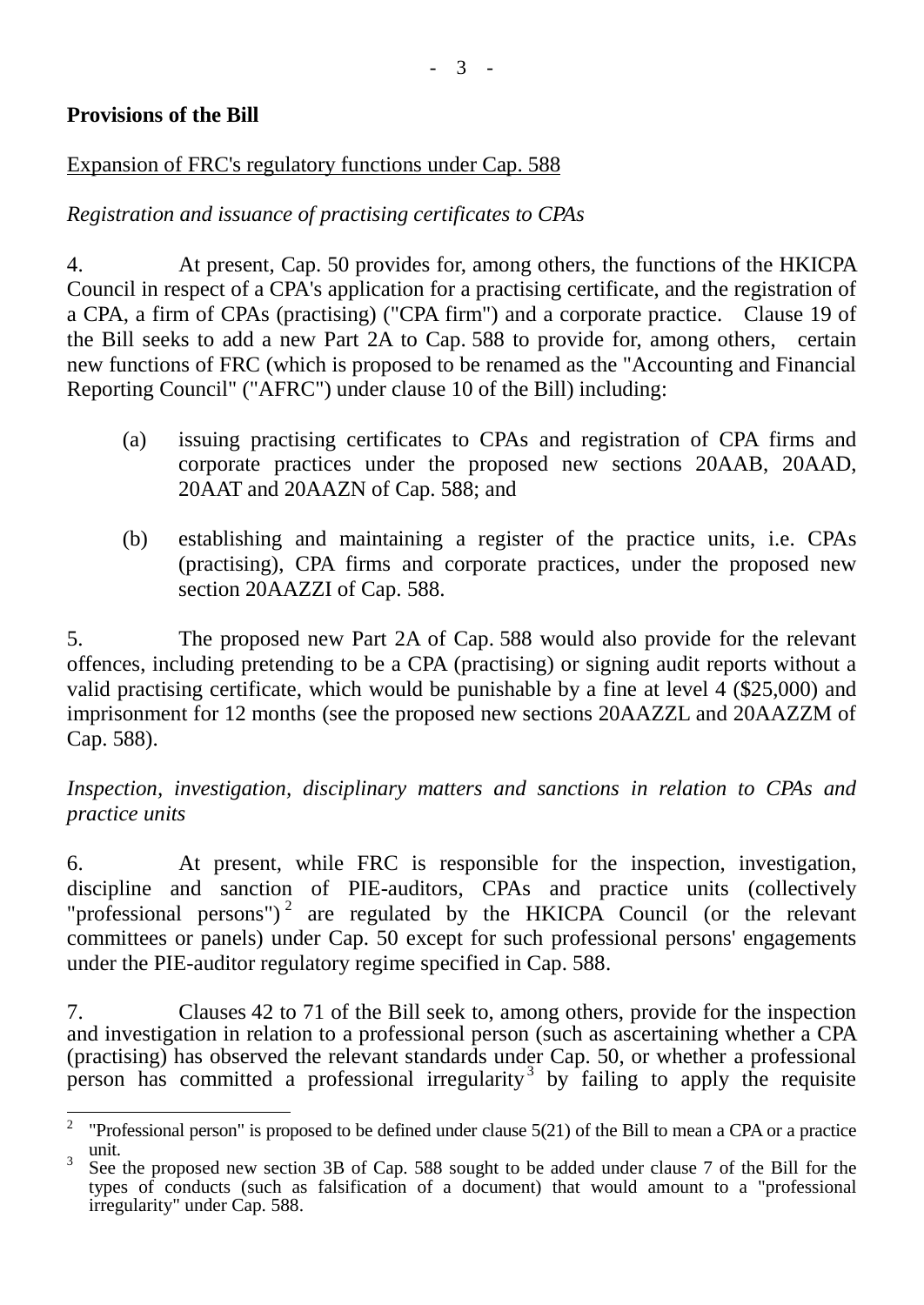professional standard). Under the proposed new Part 3AA of Cap. 588, AFRC could, among others, appoint CPA inspectors and CPA investigators for such inspections and investigations. If a professional person commits any misconduct under the proposed new section 37AA of Cap. 588 (such as a professional irregularity), AFRC could impose any sanction under the proposed new section 37CA of Cap. 588, including public or private reprimand, a pecuniary penalty not exceeding \$500,000 and revocation or suspension of a person's registration (see clause 64 of the Bill).

#### Expansion of review and appeal mechanism under Cap. 588

8. At present, the jurisdiction of the Public Interest Entities Auditors Review Tribunal ("Tribunal") under section 37O of Cap. 588 includes reviewing any "specified decision" defined by section 2(1) of Cap. 588 (including the HKICPA Council's refusal for an application to be a registered PIE-auditor). Clause 5(13) of the Bill seeks to, among others, expand the Tribunal's jurisdiction by adding to the definition of "specified decision" a list of AFRC's decisions (including AFRC's refusal to issue a practising certificate to a CPA). Clause 75(2) of the Bill seeks to consequentially rename the Tribunal as the "Accounting and Financial Reporting Review Tribunal".

#### Transitional arrangements to be provided by way of subsidiary legislation

9. Clause 98 of the Bill seeks to add a new Part 8 to Cap. 588 to provide for, among others, the power of the Secretary for Financial Services and the Treasury ("SFST") to make, by way of regulation, transitional and saving provisions consequent on the enactment of the Ordinance (if the Bill is passed) for matters including applications for the registration of practice units and the issue of practising certificates pending before the HKICPA Council under Cap. 50. Such regulation would be subsidiary legislation subject to scrutiny of LegCo pursuant to the negative vetting procedure.

#### Miscellaneous amendments

10. Clauses 14 and 100(26) of the Bill seek to add a new section 10A to Cap. 588 and a new Part 4A to Schedule 2 to Cap. 588 to provide for, among others, the establishment of a new Advisory Committee to provide advice to AFRC.

11. Clause 102 of the Bill seeks to, among others, amend Schedule 3B to Cap. 588 by adding new fees that would be charged for making copies/certified true copies of an entry in the AFRC register. According to paragraph 24 of the LegCo Brief, although the Administration does not, at present, propose to charge for the issuance of practising certificates and the registration of CPA firms and corporate practices under the Bill, such fees may be imposed in future to provide for a new source of income to fund AFRC's expanded regulatory functions.

12. In addition, Part 3 of the Bill seeks to make related and consequential amendments to Cap. 50 and the Professional Accountants By-laws (Cap. 50A) with regard to the matters stated in paragraphs 4 to 8 above, including the transfer of the relevant functions from the HKICPA Council to AFRC.